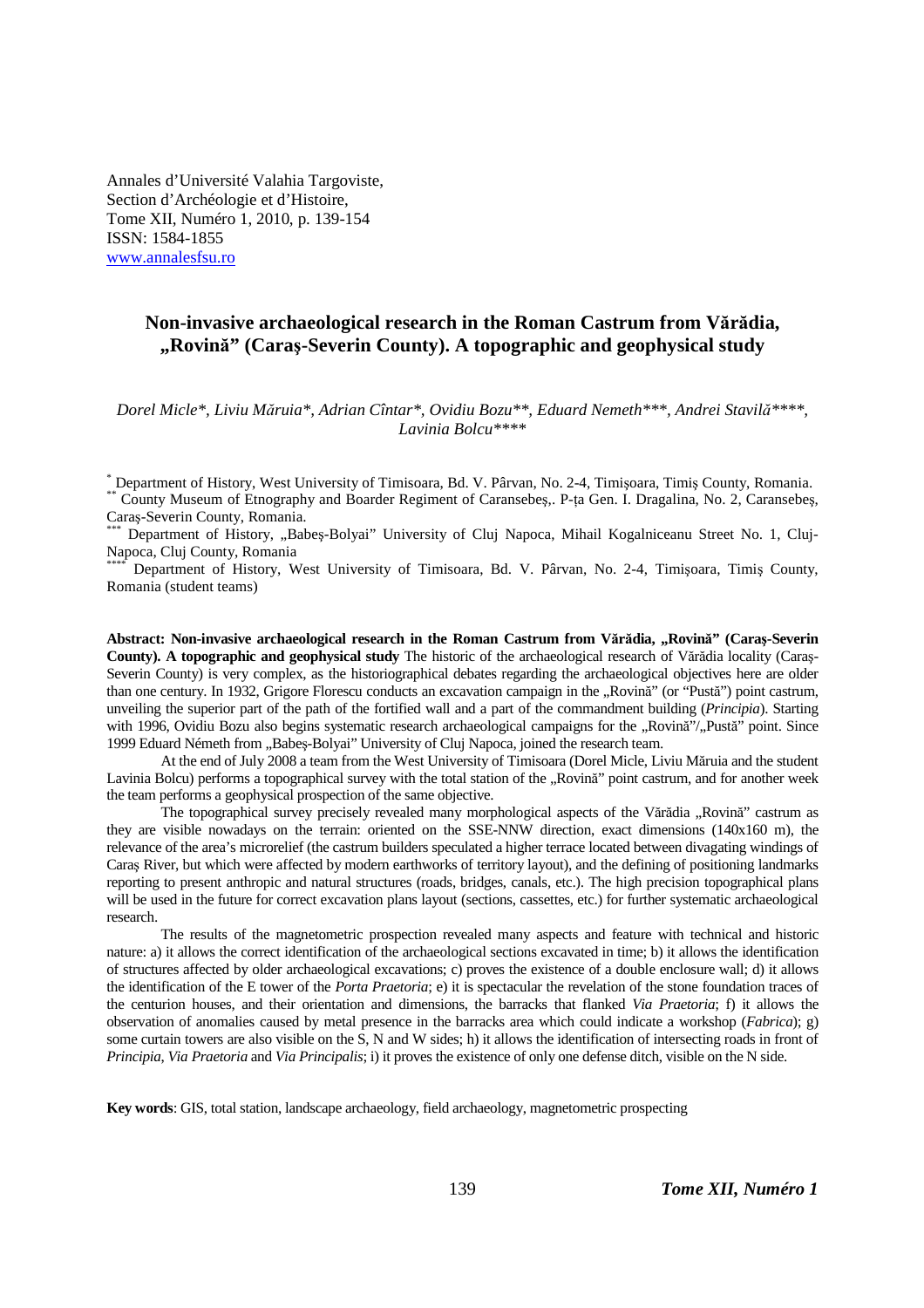## *Dorel Micle, Liviu Măruia, Adrian Cîntar, Ovidiu Bozu, Eduard Nemeth, Andrei Stavilă, Lavinia Bolcu*

#### **Short historic**

The historic of the archaeological research of Vărădia locality (Caraş-Severin County) is very complex, as the historiographical debates regarding the archaeological objectives here are older than one century. The main issue was to identify the antique *Arcidava*, mentioned by Ptolemy in *Geographia*, III, 8, 4 (V. Pârvan, 1926, p. 81, 262; C. Daicoviciu, 1945, p. 46; R. Vulpe, 1960, p. 557-564; I. H. Crişan, 1977, p. 105-107). Important vestiges were found in the points: "Dealul Chilii" and "Rovină". In both locations there are Roman castra that were archaeologically investigated starting from the beginning of the XX<sup>th</sup> century by the curator of Vrsač Museum, the tireless Bódog (Felix) Mileker (B. Mileker, 1897, p. 120-121; B. Mileker, 1906, p. 153-154). In the interwar period, in 1932, Grigore Florescu conducts an excavation campaign in the ..Rovină" point castrum, unveiling the superior part of the path of the fortified wall and a part of the commandment building (*Principia*) (Gr. Florescu, 1934, p. 71- 78). More surveys and field research are done in the 1970s on the inferior Caraş River, in Vărădia's case the focus was on the pluristratified archaeological objective on "Dealul Chilii" (E. Iaroslavschi, Gh. Lazarovici, 1979, p. 452- 454). Starting with 1974 until present day, the systematic research of "Dealul Chilii" was done by Ovidiu Bozu and Eugen Iaroslavschi, resulting remarkable results, but most of them still inedited (O. Bozu, E. Iaroslavschi, 1996, p. 123; E. Iaroslavschi, O. Bozu, 2003, p. 295-300). In parallel with this research, starting with 1996, Ovidiu Bozu also begins systematic research archaeological campaigns for the "Rovină"/"Pustă" point. Starting with 1999 Eduard Németh (E. Németh, 2006, p. 689-696; E. Németh, O. Bozu, 2000, p. 112; E. Németh, O. Bozu, 2001, p. 267; E. Németh, O. Bozu, 2002, p. 328-329; E. Németh, O. Bozu, 2005, p. 401-402; E. Németh, O. Bozu, 2005, p. 201-210; A. Ardeţ, E. Iaroslavschi, O. Bozu, 2003, 1, p. 309-315; E. Iaroslavschi, O. Bozu, 2003, p. 297) from "Babeş-Bolyai" University of Cluj Napoca, joined the research team.

At the end of July 2008 a team from the West University of Timisoara (Dorel Micle, Liviu Măruia and the student Lavinia Bolcu) performs a topographical survey with the total station of the ...Rovină" point castrum, and for another week the team performs a geophysical prospection of the same objective.

#### **Geographic description**

The Roman castrum at Vărădia "Rovină" is placed at 760 meters SE from the Orthodox Church in Vărădia; at 360 meters SE from the bridge over Caraş River on the road DJ 573 B Greoni – Vărădia and at 2.26 kilometers NE from the Orthodox Church in Mercina, at 300 meters E of the left side of Caraş River (fig. 1). The GPS coordinates are: 45.04.44 N, 21.33.07 E and 97.5 meters altitude.

From a geomorphologic point of view, the castrum is placed in the riverside of the Caraş River, on its left side. The Roman military builders speculated an erosion terrace, positioned between more ramble arms of Caraş, so the castrum was protected of floods. Nowadays the initial landscape is radically transformed by land and hidroamelioration works done in the modern age (fig. 2 - The Google Earth image's technical data: Catalog No.: 1010010003819402, Acquisition date: January 11, 2005, Image center coordinates: Lat/Long: 45.102° N / 21.523° E, Nadir angle: 14°, Azimuth angle: 275°, Satellite sensor: QB02, Stripe: Pan\_MS1).

#### **Work methodology**

#### *First step: The topographical measurements with the Total Station*

The Total Station is partially based on a principle used at traditional theodolites, were angles are calculated by vertical and horizontal gradations at 360º. The Total Station uses topographical degrees for its measurements, i.e. 400º for a circle. The station uses a device called EDM (*Electronic Distance Measurer*) that sends out a laser signal that reflects of the prism after a time interval, which is used to calculate the distance. The Total Station has a built-in microprocessor which automatically collects these angles and distances measurements, calculates the trigonometric equations and converts it to coordinates.

Instead of a supervisor who gathers the data on paper, it is sent to a data collector and it can be

#### *Tome XII, Numéro 1*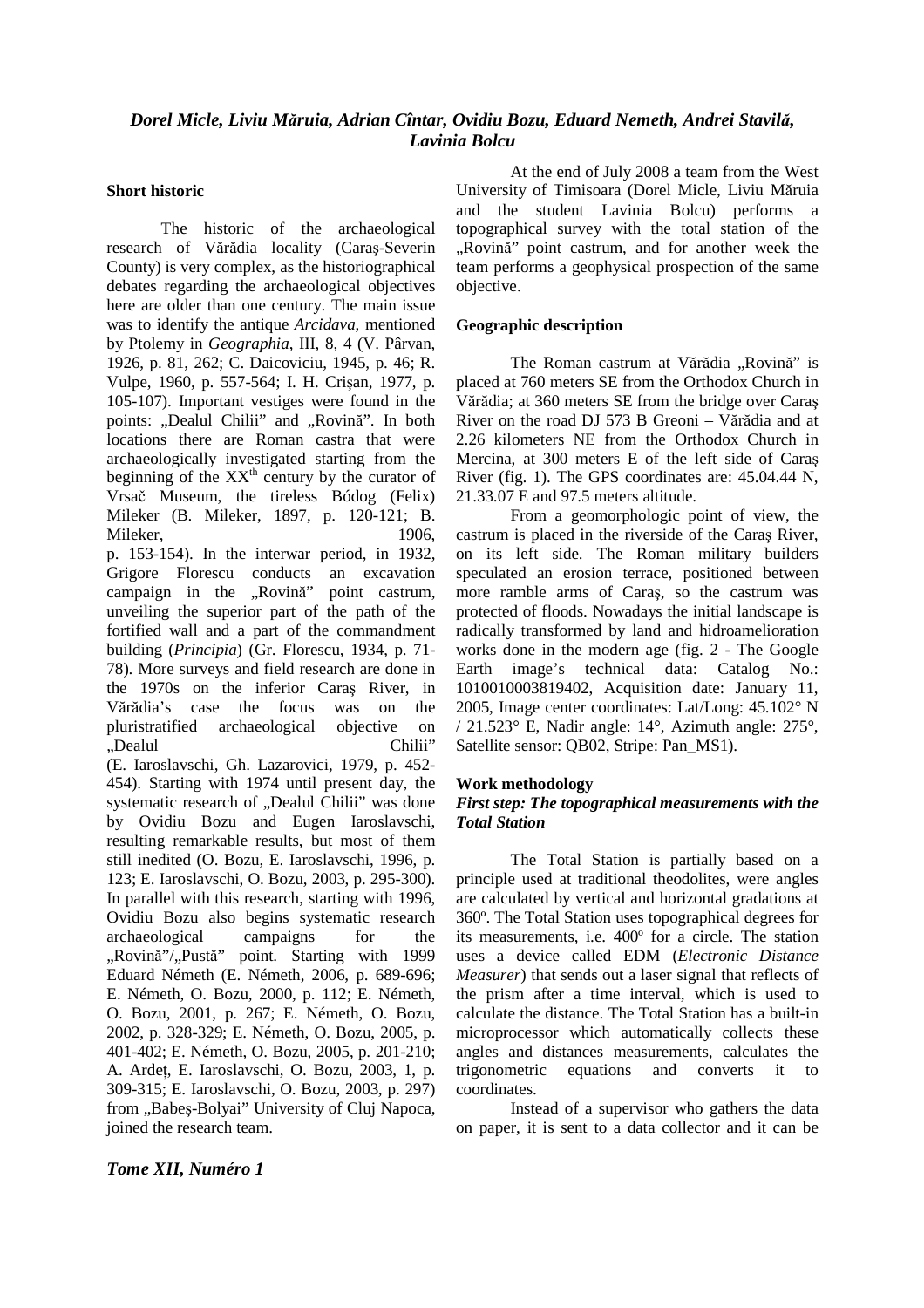downloaded to a computer in order to create a tridimensional points structure (x, y, z).

The larger the number of acquired points on site, the more realistic triangulation and more precise 3D representation we get that is closer to terrain reality. Also, the interpolation method used (lagrange, kriging, spline, etc.) can contribute to a better, real representation (fig. 3.).

The topographical survey at Vărădia "Rovină" gathered 1006 points for the 3D mesh and 123 points for the geophysical prospection grid. We used a mixed method, both linear and radial, because the archaeological vestiges elevation was of a maximum of 0.5 and 0.75 meters from the ground and so we needed a thick network of points in order to reveal all terrain features (fig. 4).

From a technical point of view, we were obliged to measure some points outside the site's surface, having two reasons: a) an archaeological site does not always identify with the relief shape it is found on, that is it may not occupy the whole surface or, the opposite; it may exceed the natural limits of the relief shape that would appear to be habitable (a hill top, a terrace, a peninsula, etc.) and b) the sudden interruption of terrain measured points during the survey at the limit of the antrhopic site, can cause, while computer editing the data, the fake sensation of a dissociate, atypical, unreal relief (deep valleys and sudden high shapes in the nearby which do not exist in reality – this is the case of pints read on the left banc of Caraş (fig. 5) that give the fake sensation of a well profiled terrace on the west side of the castrum because no points were measured in the river bed. Also, the points measured outside the site's surface are obligatory in order to create the *buffer zone*, which is the protection area of the objective.

The results of the topographical survey at Vărădia "Rovină" are three types of topographical plans: a 2D topographical plan with contours (fig. 6), a 2D topographical plan with the digital elevation model and contours (fig. 7), and a 3D topographical plan showing the morphographic elements of the archaeological site (fig. 8).

An archaeological specific topographic survey has to follow and detect the morpho-structural elements that have an archaeological connotation (vallum path, ditches, anthropic earthwork, etc.), beside the elements followed by cadastral topography (spatial relations between the objective and the anthropical-natural visible elements – roads, bridges, buildings, agricultural lots, electricity poles, canals, etc.). Only this kind of topographical approach can reveal the relation between the archaeological objective and the micro-relief elements that represented topographical advantages or disadvantages when they built the monument.

Another specific feature is that the field operator carrying the prism has to be a terrain experienced archaeologist in order to discern between initial anthropic elements and ulterior alterations (natural – erosion winding, terrain drift, ram areas, etc.; or anthropic – hidroamelioration works, terracing, vine estate plantation remains, modern war trenches, archaeological poach or authorized archaeological excavations, etc.).

Also, a topographical survey is finalized with a 3D plan of the terrain as a result of GIS editing of terrain data, needed to extract spatial data (vertical terrain profiles, slope analysis, versant exposure analysis, altitude analysis) which constitute elements of geomorphometric and geomorphographic study, specific to interdisciplinary studies analytic archaeology. Also, a 3D plan constitutes the digital elevation model of the terrain and it can be exported to VRML (Virtual Reality Modeling Language) for virtual graphic reconstructions.

The topographical survey precisely revealed many morphological aspects of the Vărădia "Rovină" castrum as they are visible nowadays on the terrain: oriented on the SSE-NNW direction, exact dimensions (140x160 m), the relevance of the area's microrelief (the castrum builders speculated a higher terrace located between divagating windings of Caraş River, but which were affected by modern earthworks of territory layout), and the defining of positioning landmarks reporting to present anthropic and natural structures (roads, bridges, canals, etc.). The high precision topographical plans will be used in the future for correct excavation plans layout (sections, cassettes, etc.) for further systematic archaeological research.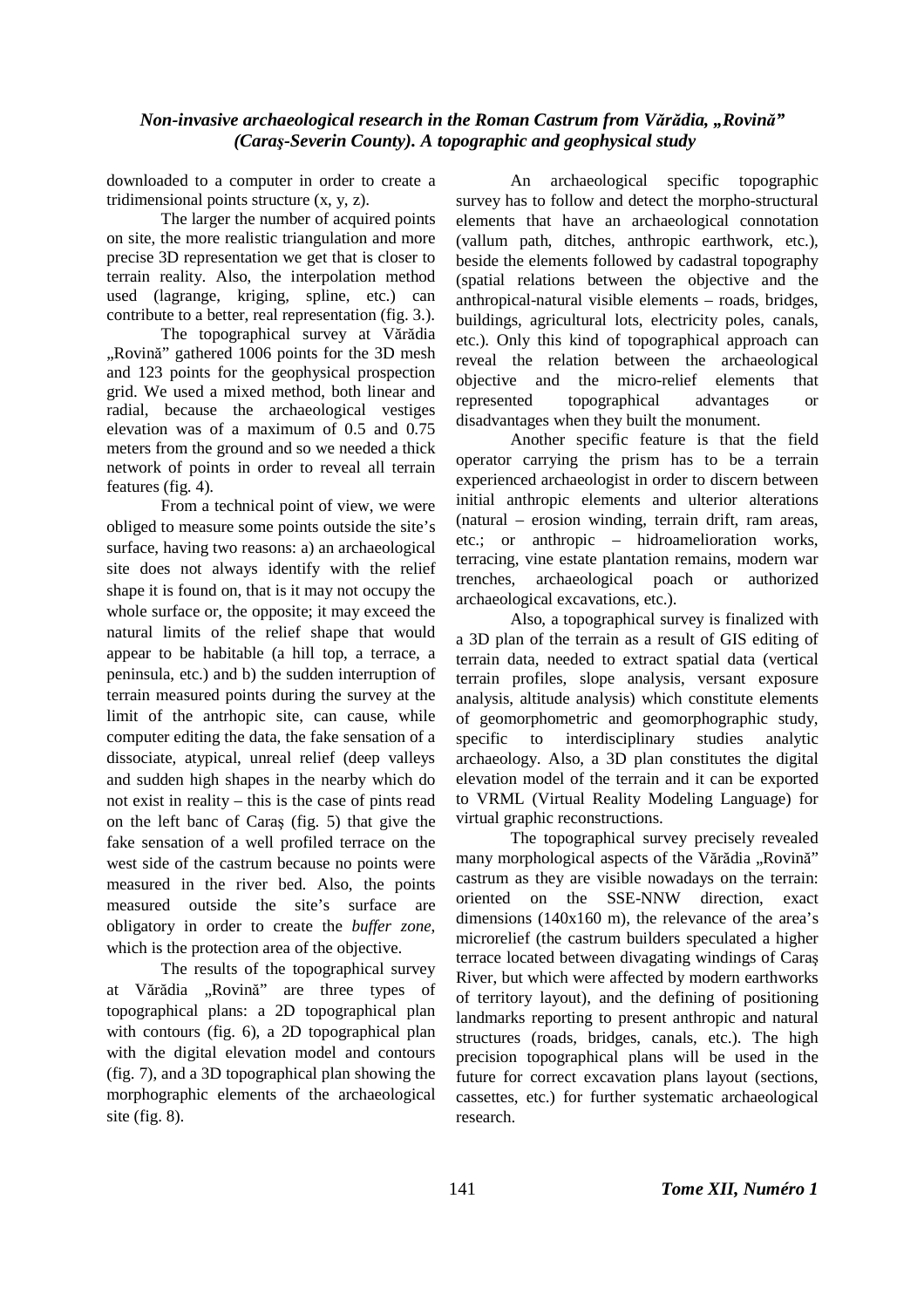### *Dorel Micle, Liviu Măruia, Adrian Cîntar, Ovidiu Bozu, Eduard Nemeth, Andrei Stavilă, Lavinia Bolcu*

#### *The second step: Magnetometric prospecting. Fluxgate method*

The magnetometric prospection consists in evaluating the magnetic field of the soil, which is influenced by the magnetic properties of the rocks. This method is efficient especially for ferrous metal detection.

For these prospections we frequently use a Cesium gradiometer that assures 11 measurements per second. The sensors are disposed on a device connected to a harness at approximately 0.3 meters of the ground. The measurements are linear with a frequency of 1 meter and the results are saved to a computer. Three persons are needed to handle the equipment (one carries the device and the other two move the grid), but it has the advantage of covering between 6000 and 10000 m² per day. Other magnetometer types are based on protons (they follow the way in which the protons react as they orient to the force lines of the local magnetic field), based on Rubinium or with Gamma radiations.

The "fluxgate" instruments are sensible from a directional point of view and must be config.d as a gradiometer in order to create<br>practical applications. The "flux gate" practical applications. The instruments are capable of measuring only the vertical component of the magnetic field. This kind of instrument is constantly a subject of "decalibration", that is a systematic change in the zero point of the instrument, this takes place with the variation of the external natural factors, and in this case a re-calibration is necessary (J. C Alldred, 1964, p. 15).

Bartington GRAD601 (*ArcheoSurveyor-User Manual*, 2007), the two sensors version, register data on two lines for each traverse and it reduces the prospection time to half of the time needed for a one-sensor model. The instrument can also be used as a prospection instrument if it is set on parallel or zigzag mode or as a search instrument if using the acoustic part in *scanning*

mode, in order to localize and mark the path of a pipe, for example, without data saving.

When the instrument is used in prospection mode, the data are stored as a grid, measuring the magnetic variation along a series of spatial lines at 0.25, 0.5 or 1 meter, depending of the desired resolution. The instrument memory can store up to 30 grids of 30x30 meters with a traverse distance of 1 meter and a resolution of 4 readings/meter. The information obtained from the prospection can be downloaded as separate files, so the different grid size is not a problem.

The measured surface was divided depending on the topographic surface, in grids of 20x20 meters with an N-W orientation. The method used was zigzag with a density of 9 readings/meter and a data collection interval of 1 meter between traverses (fig. 9.).

We measured 88 grids which were georeferenced with the Total Station and they were laid in plan over the topographic survey (fig. 10.). We did not perform measurements in two successive grids in the South gate area (*Porta Decumana*) as the surface was under systematic archaeological research (fig. 11.).

The results of the magnetometric prospection revealed many aspects and feature with technical and historic nature (fig. 12 and 13): a) it allows the correct identification of the archaeological sections excavated in time and are no longer visible on the ground; b) it allows the identification of structures affected by older archaeological excavations the tried to expose the walls (see *Principia*); c) proves the existence of a double enclosure wall, especially visible on the S and N sides and also on the round castrum corners; d) it allows the identification of the E tower of the *Porta Praetoria*; e) it is spectacular the revelation of the stone foundation traces of the centurion houses, and their orientation and dimensions, the barracks that flanked *Via Praetoria* (it can be visible for the rest of the barracks, but they probably have a wooden foundation - they don't have such visible traces); f) it allows the observation of anomalies caused by metal presence in the barracks area which could indicate a workshop (*Fabrica*); g) some curtain towers are also visible on the S, N and W sides; h) it allows the identification of intersecting roads in front of *Principia*, *Via Praetoria* and *Via Principalis*; i) it proves the existence of only one defense ditch, visible on the N side.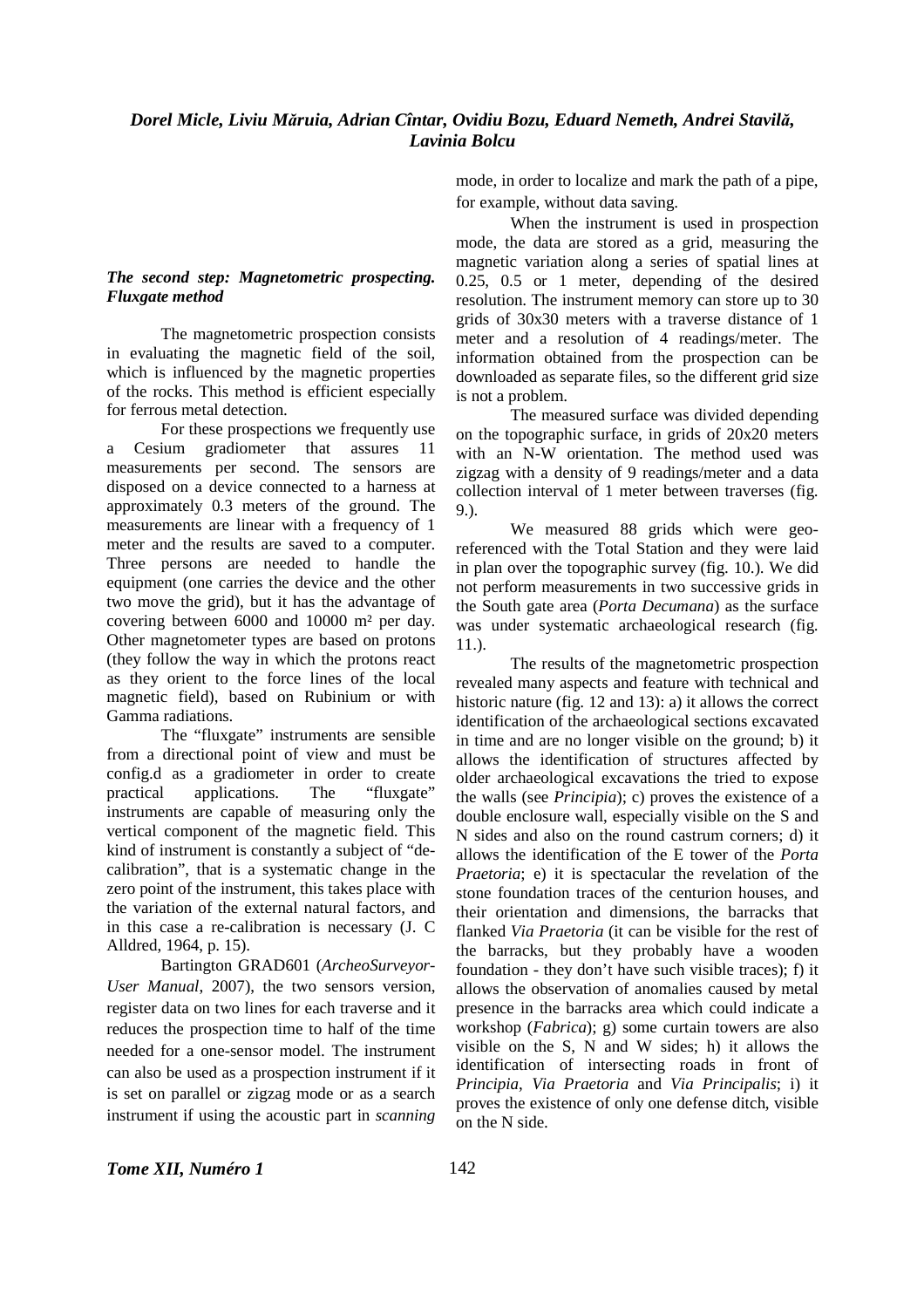#### **Conclusions**

The usage of non-invasive archaeological research methods and corroborating their results allows the observation of some features connected to habitat, both *intrasitu* and *extra-situ*, which can support the effort of the archaeologist in sketching the systematic archaeological research plan, methods that

should be found at the debut of any exhaustive study. The main advantage is, obviously, the effort and funds saving in contrast with an archaeological excavation campaign, because topographic and geophysical plans can create predictive models of archaeological spatial analysis, constituting a useful and facile instrument for any archaeologist and any era.



Fig. 1 - The topographic map 1:25000 with the location of the Roman Castrum at Vărădia "Rovină"

143 *Tome XII, Numéro 1*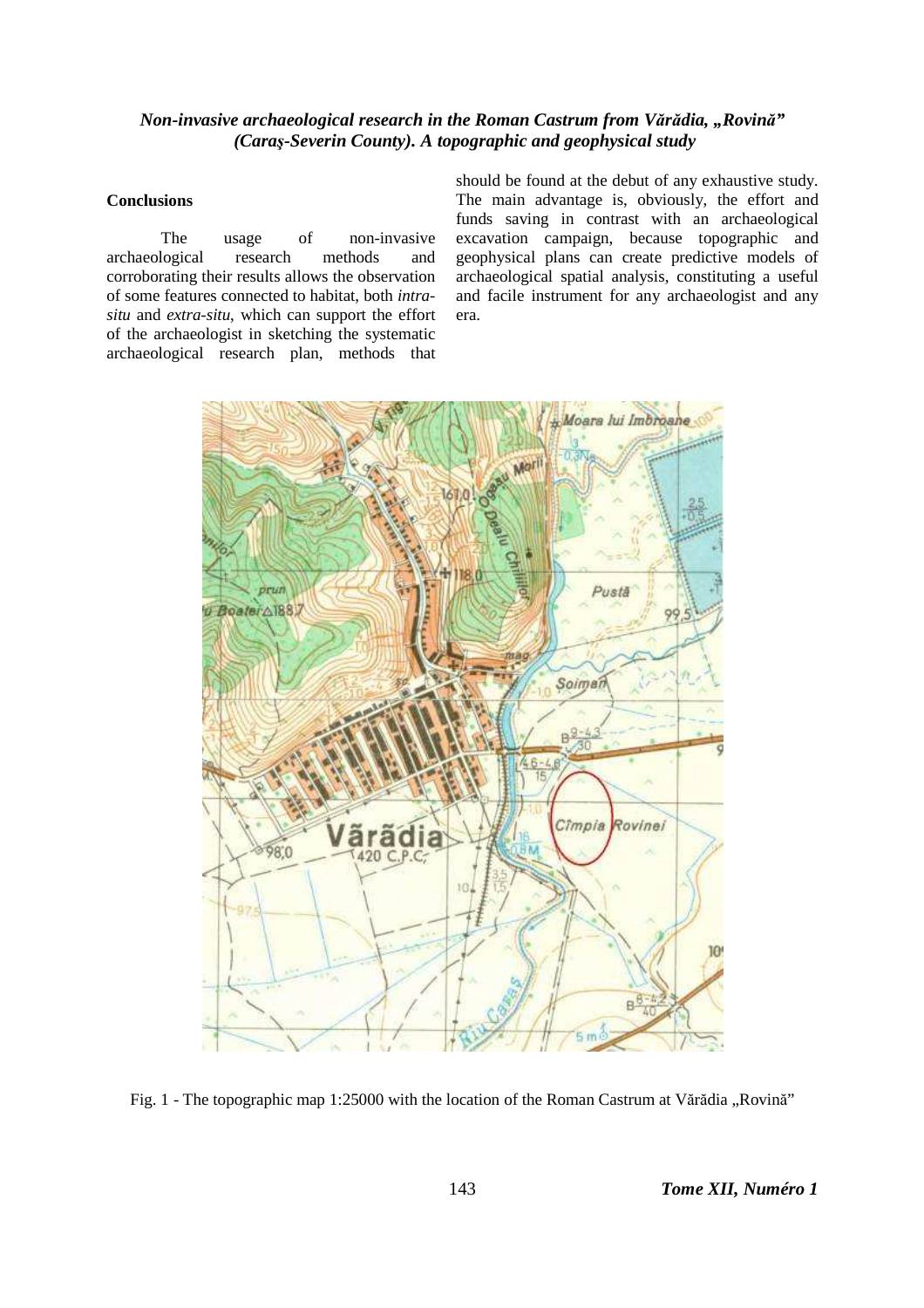## *Dorel Micle, Liviu Măruia, Adrian Cîntar, Ovidiu Bozu, Eduard Nemeth, Andrei Stavilă, Lavinia Bolcu*



Fig. 2 - The satellite image of the Vărădia "Rovină" castrum (Google Earth™ - DigitalGlobe, January 11, 2005)



Fig. 3 - A fictive triangulation example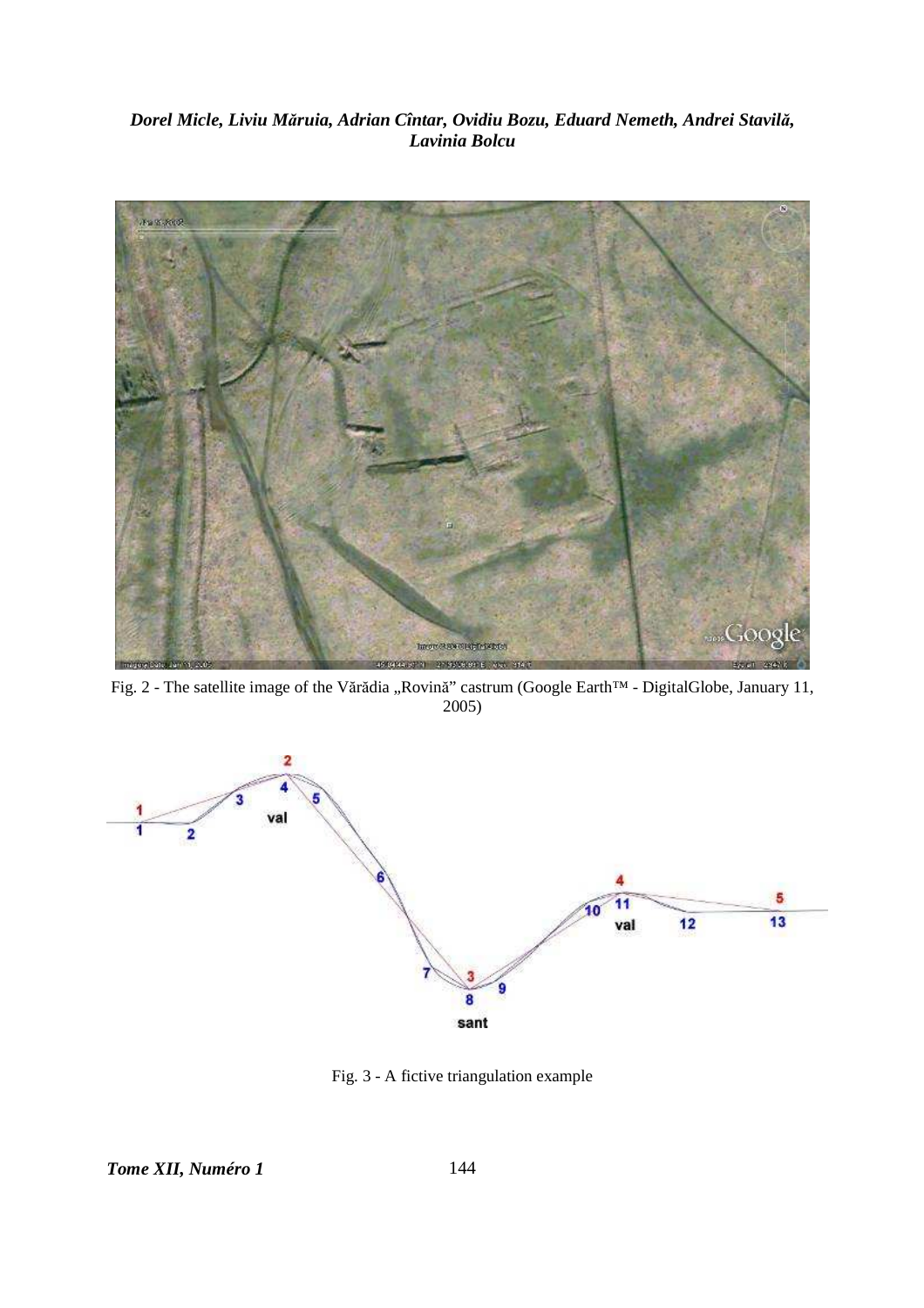

Figure 4 - The spreading of the points measured with the Total Station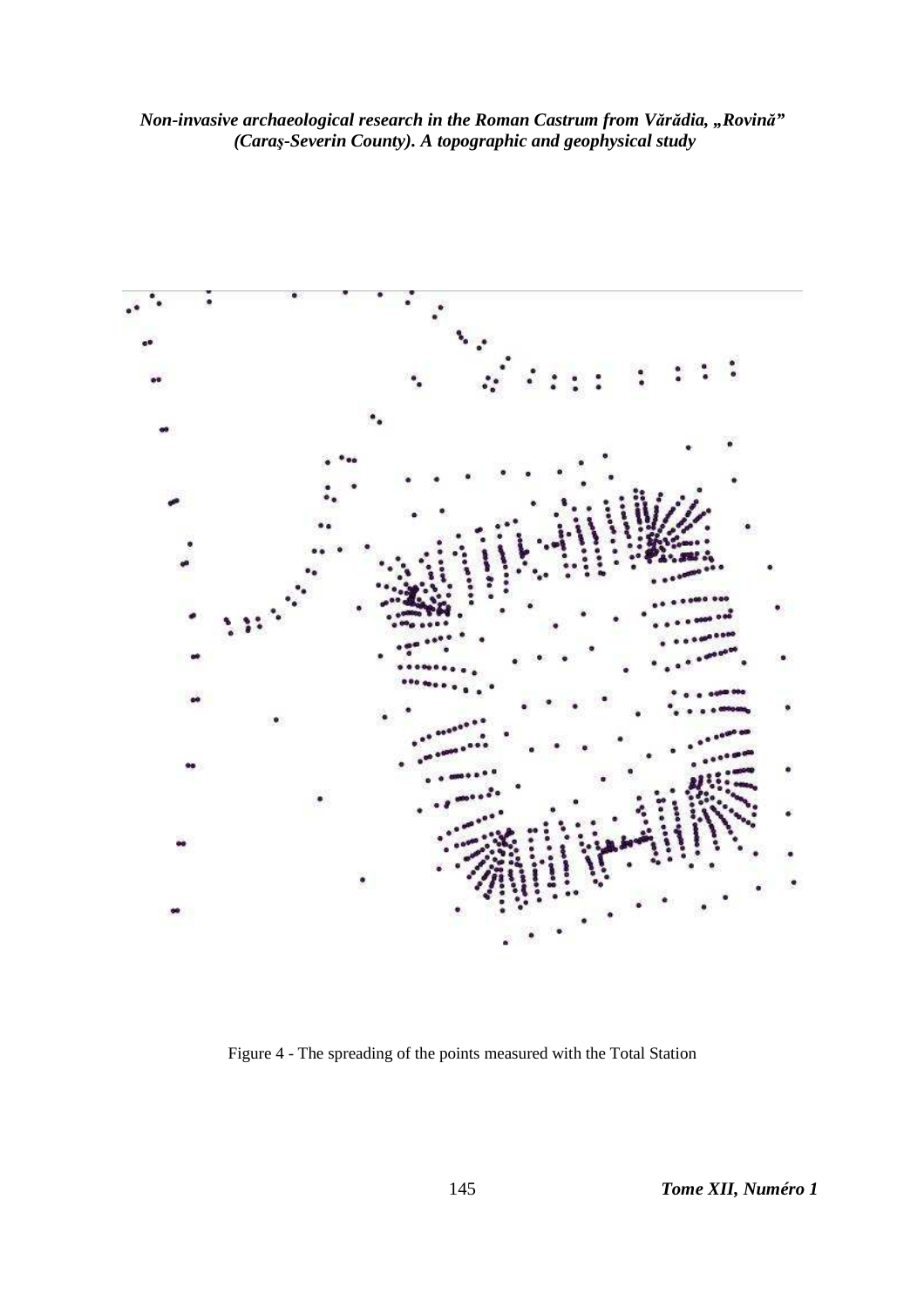## Dorel Micle, Liviu Măruia, Adrian Cîntar, Ovidiu Bozu, Eduard Nemeth, Andrei Stavilă, Lavinia Bolcu



Fig. 5 - 3D modeling of the topographical survey using kriging interpolation and contours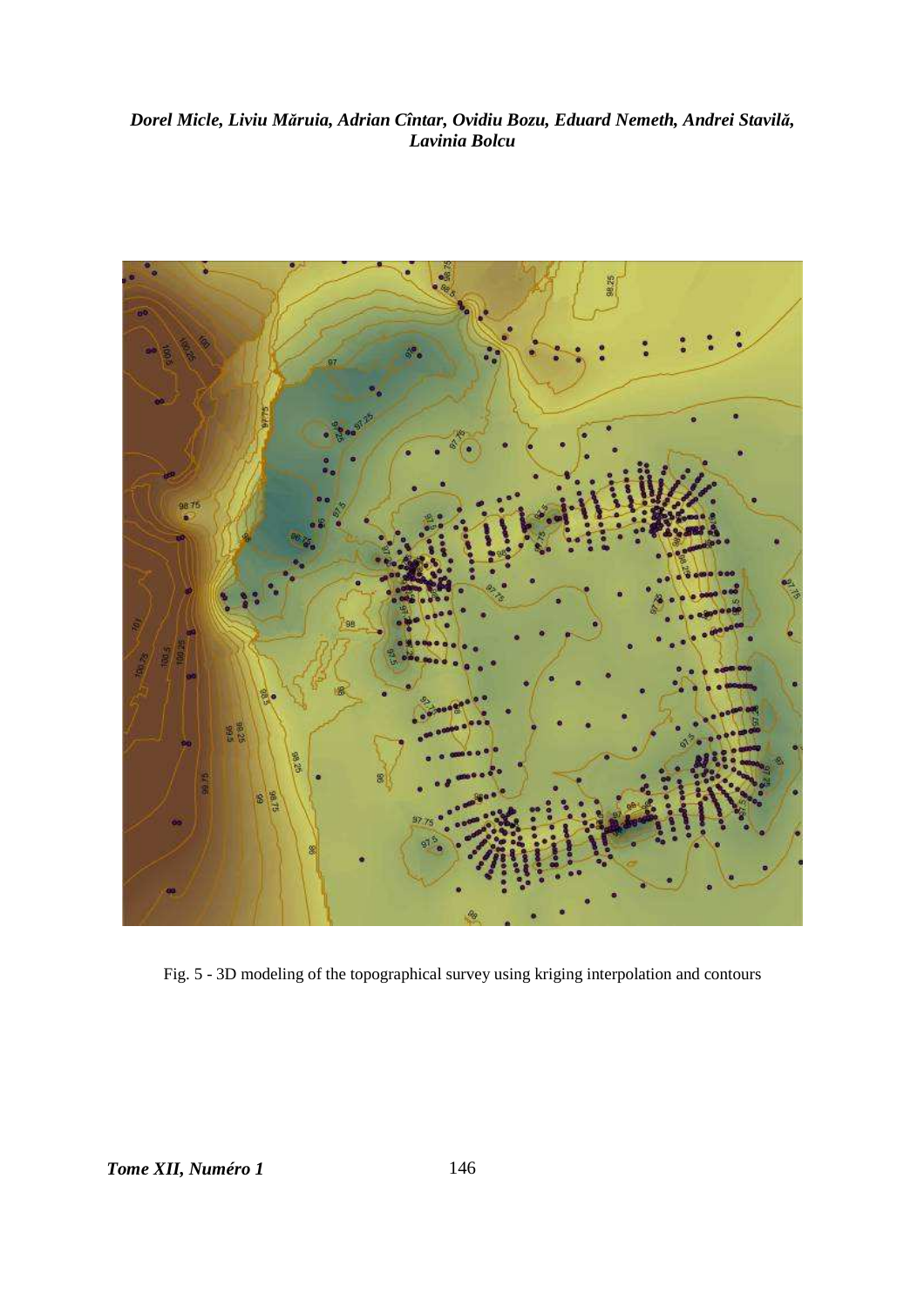

Fig. 6. 2D topographical plan with contours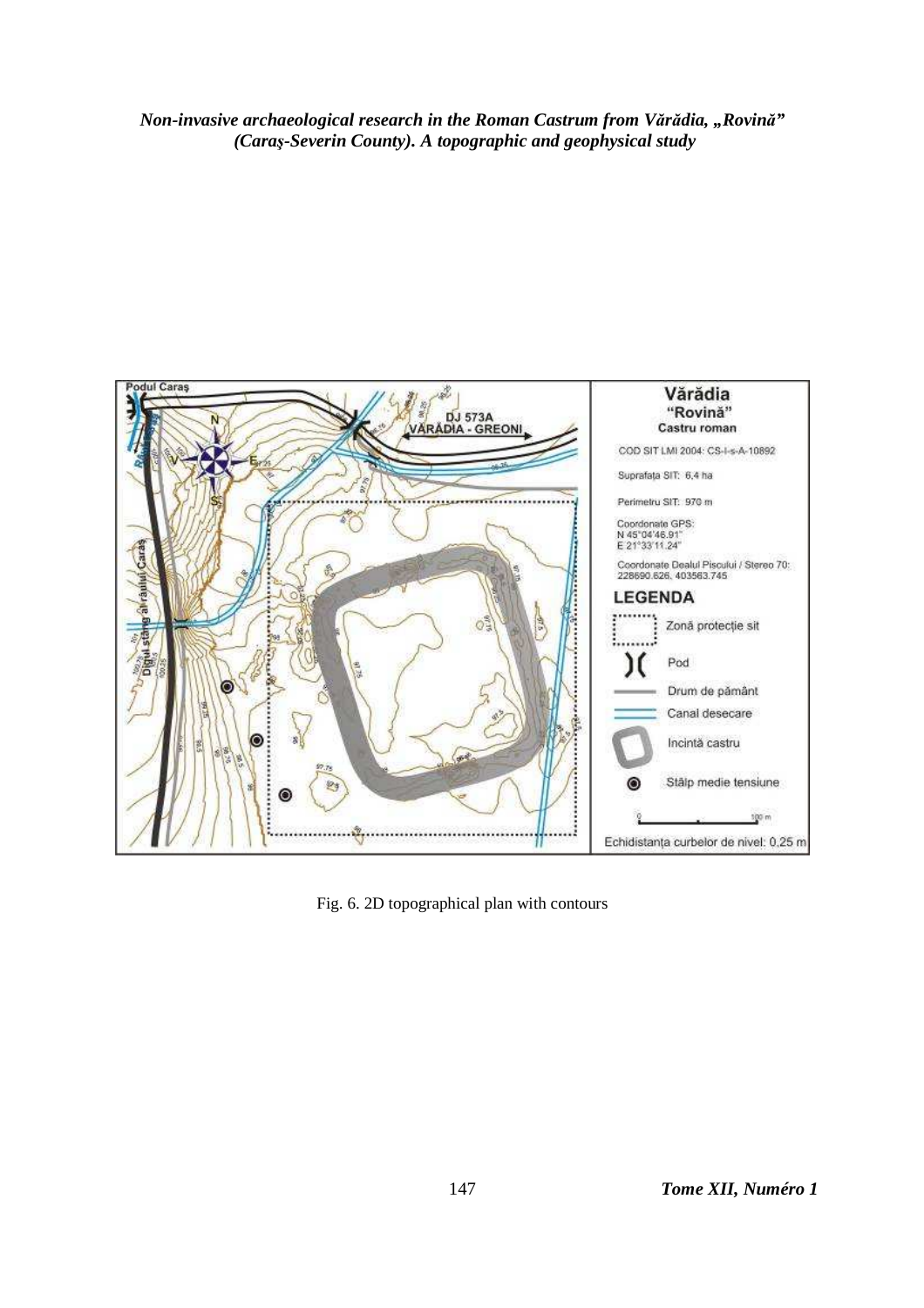## Dorel Micle, Liviu Măruia, Adrian Cîntar, Ovidiu Bozu, Eduard Nemeth, Andrei Stavilă, Lavinia Bolcu



Fig. 7 - 2D topographical plan with the digital elevation model and contours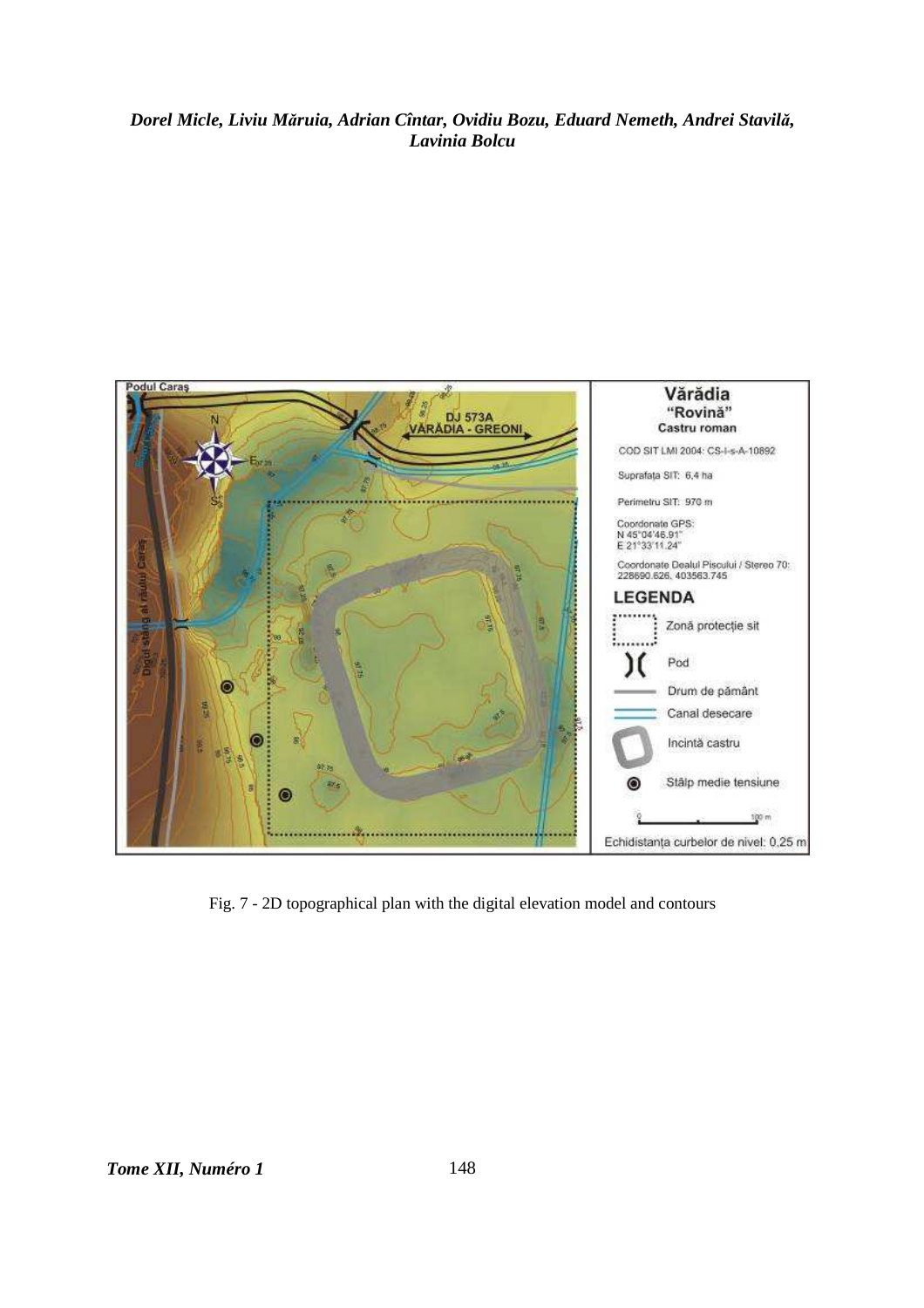

Fig. 8 - 3D topographical plan showing the morphographic elements of the archaeological site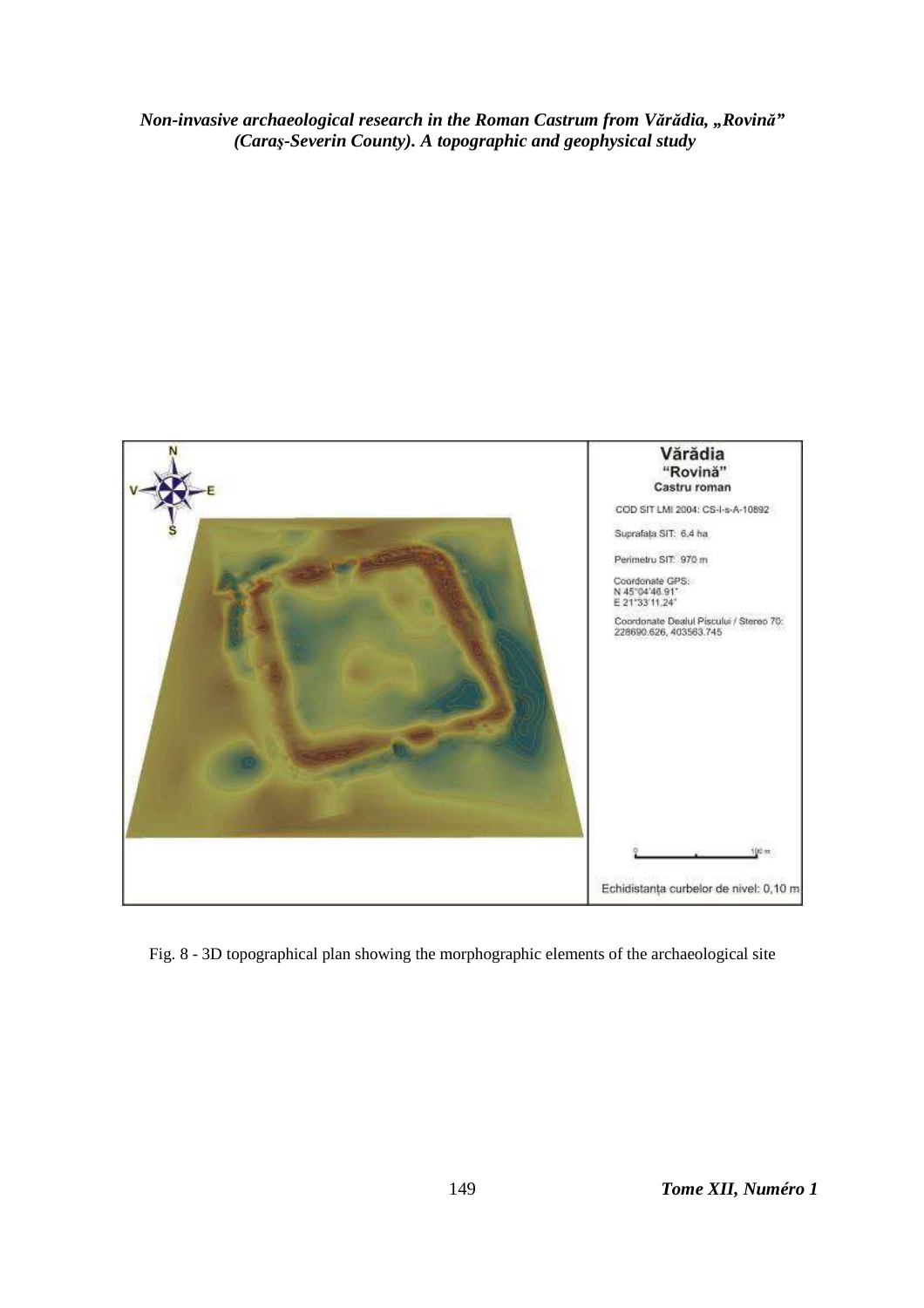# Dorel Micle, Liviu Măruia, Adrian Cîntar, Ovidiu Bozu, Eduard Nemeth, Andrei Stavilă,<br>Lavinia Bolcu



Fig. 9 - An image from the magnetometric prospecting at Vărădia "Rovină"

Tome XII, Numéro 1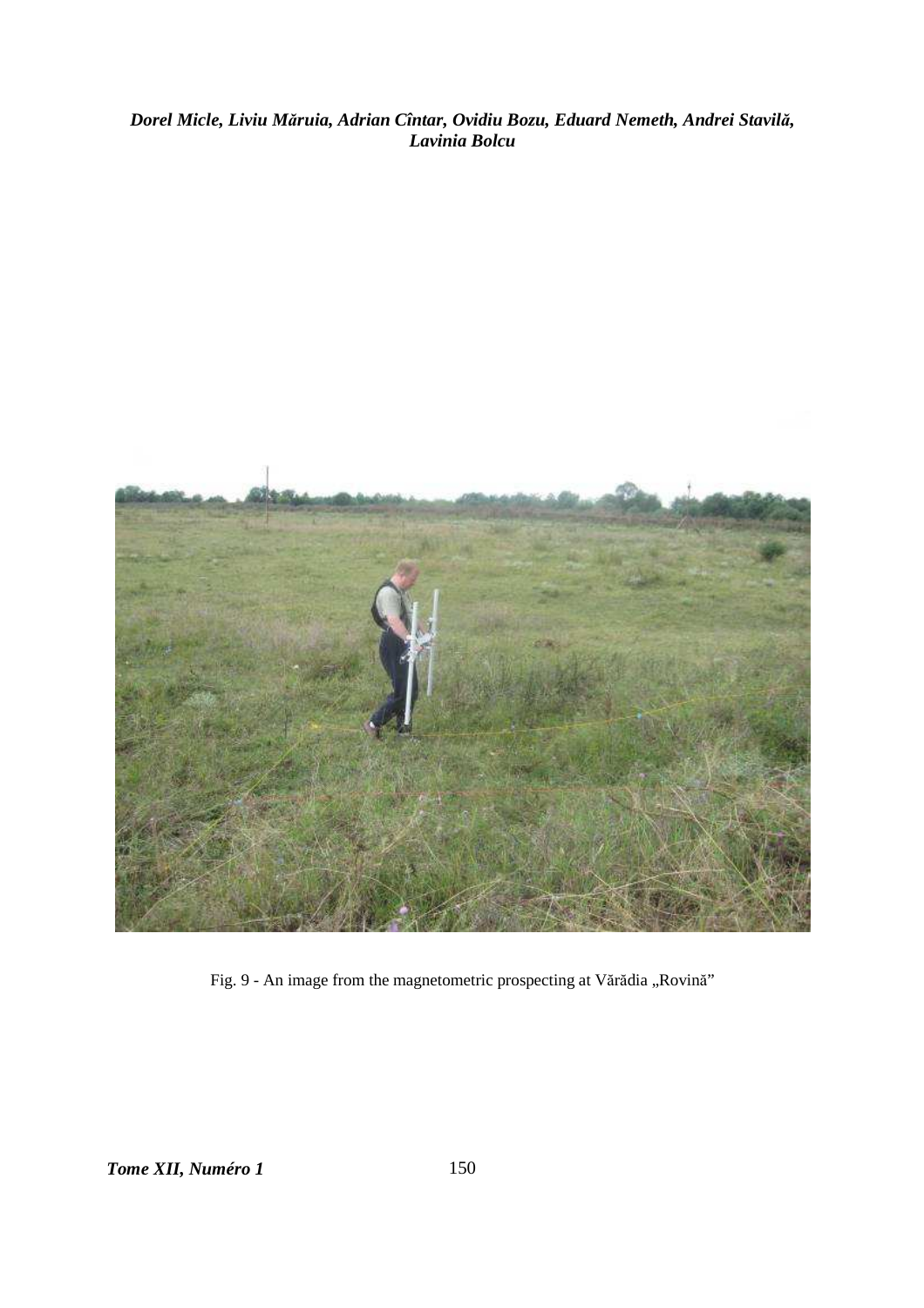

Fig. 10 - The overlay of the geophysical prospecting on top of the topographical survey and plan georeferencing



Fig. 11 - An image from the archaeological excavation at *Porta Decumana* of the Vărădia "Rovină" castrum during the 2008 campaign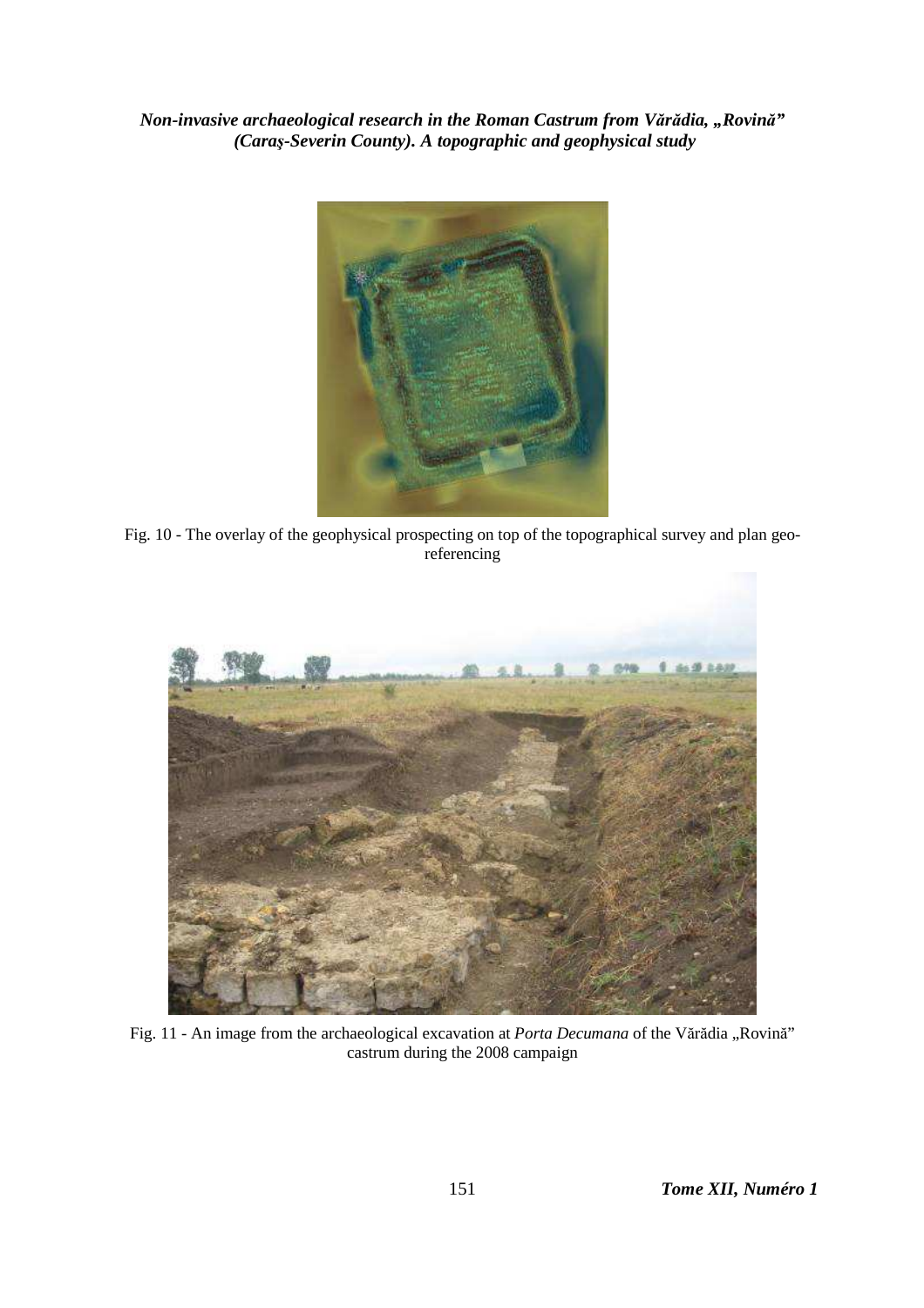# Dorel Micle, Liviu Măruia, Adrian Cîntar, Ovidiu Bozu, Eduard Nemeth, Andrei Stavilă,<br>Lavinia Bolcu



Fig. 12 - The results of the magnetometric prospecting at Vărădia "Rovină"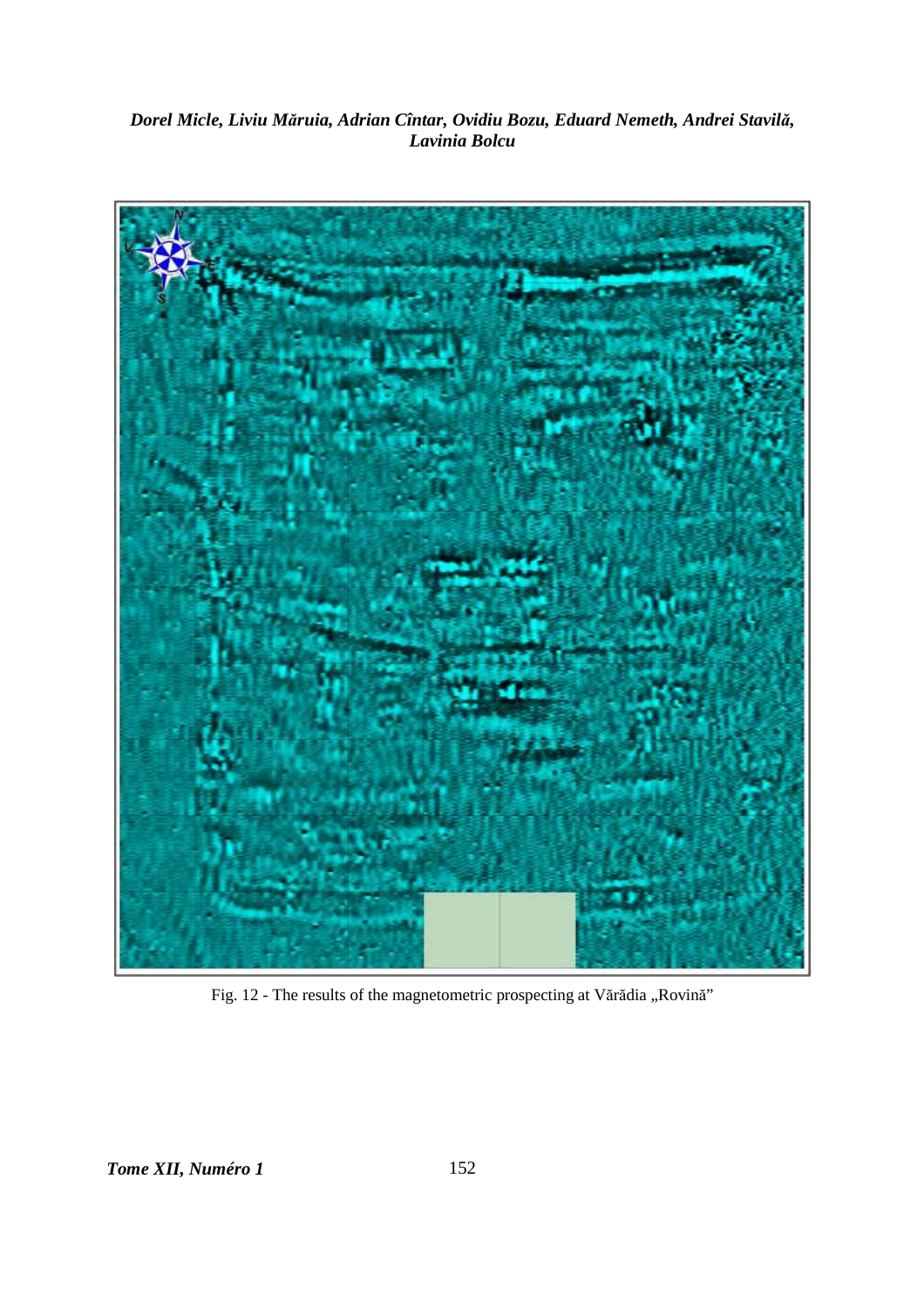

Fig. 13 a, b, c - Details of the magnetometric prospecting at Vărădia "Rovină"